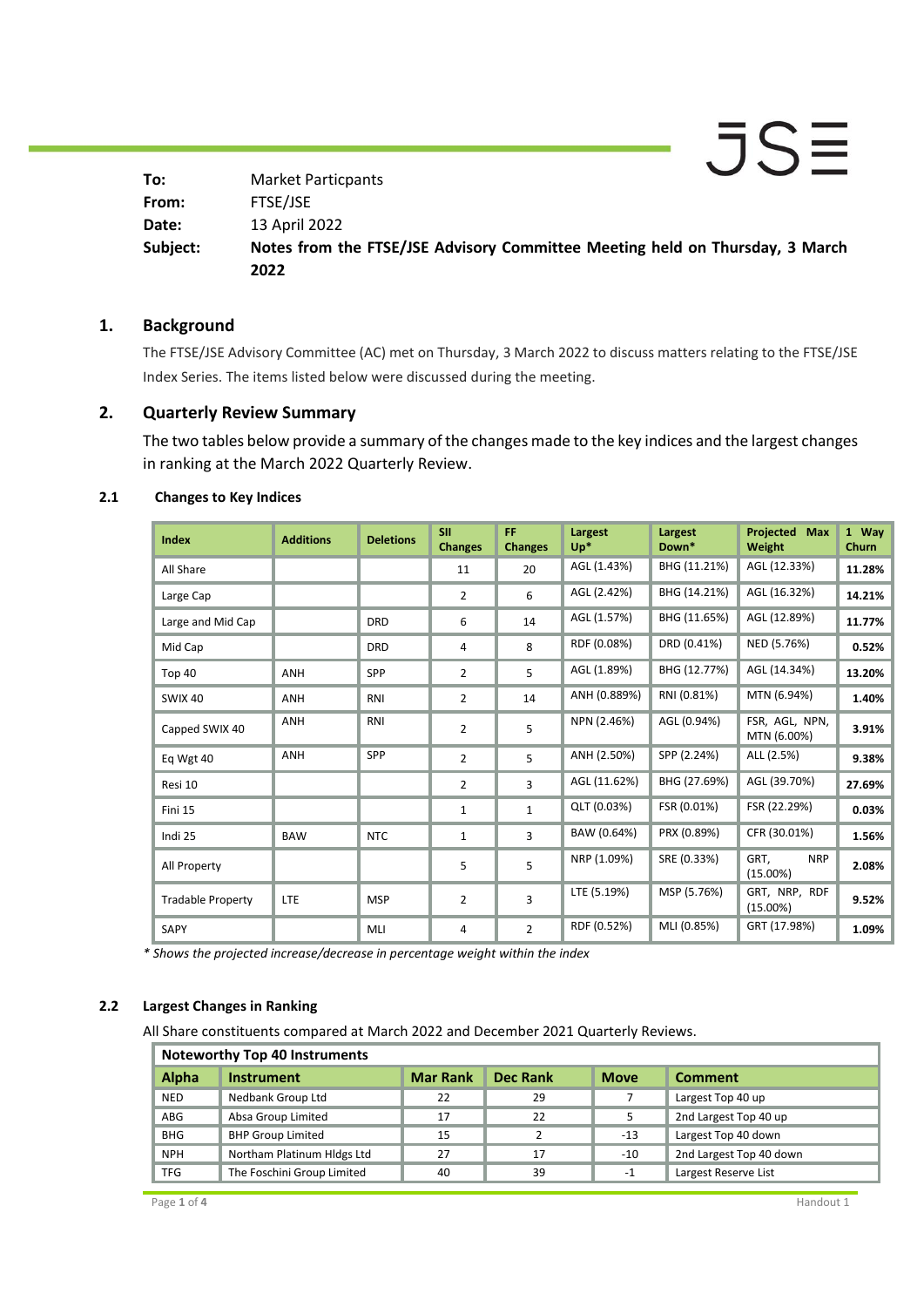| Largest Decrease in Ranking in Main Board |                              |                 |                 |             |                      |  |  |
|-------------------------------------------|------------------------------|-----------------|-----------------|-------------|----------------------|--|--|
| <b>Alpha</b>                              | <b>Instrument</b>            | <b>Mar Rank</b> | Dec Rank        | <b>Move</b> | <b>Comment</b>       |  |  |
| <b>SNH</b>                                | Steinhoff Int Hldgs N.V.     | 81              | 104             | $-23$       | Remains in All Share |  |  |
| SNV                                       | Santova Logistics Ltd        | 203             | 222             | $-19$       | Remains in Fledgling |  |  |
| PBG                                       | <b>PBT Group Limited</b>     | 196             | 214             | $-18$       | Remains in Fledgling |  |  |
| <b>TGA</b>                                | Thungela Resources Ltd       | 83              | 100             | $-17$       | Remains in All Share |  |  |
| Largest Increase in Ranking in Main Board |                              |                 |                 |             |                      |  |  |
| <b>Alpha</b>                              | <b>Instrument</b>            | <b>Mar Rank</b> | <b>Dec Rank</b> | <b>Move</b> | <b>Comment</b>       |  |  |
| <b>ACZ</b>                                | Arden Capital Limited        | 252             | 225             | 27          | Remains in Fledgling |  |  |
| <b>FGL</b>                                | Finbond Group Ltd            | 214             | 196             | 18          | Remains in Fledgling |  |  |
| <b>MSM</b>                                | <b>Massmart Holdings Ltd</b> | 98              | 83              | 15          | Remains in All Share |  |  |
| <b>PPC</b>                                | <b>PPC Limited</b>           | 118             | 105             | 13          | Remains in All Share |  |  |

# **3. Feedback on the FTSE/JSE Africa Index Series**

## **3.1 Inter-Review Index Amendments**

The table below summarises all intra-quarter index adjustments made to the All Share and Top 40 indices since the December 2021 review:

| <b>Amendment Type</b>             | Top 40 Index  | All Share Index | Top 40 Notes                                                                                                                                        |
|-----------------------------------|---------------|-----------------|-----------------------------------------------------------------------------------------------------------------------------------------------------|
| <b>CA</b> - Constitution Addition |               |                 |                                                                                                                                                     |
| <b>CD</b> - Constitution Deletion |               |                 |                                                                                                                                                     |
| CI - Capitalisation Issue         |               |                 |                                                                                                                                                     |
| CP - Special Dividend             | 3             |                 |                                                                                                                                                     |
| DV - Dividend                     | 9             | 40              |                                                                                                                                                     |
| RI - Rights Issue                 |               |                 |                                                                                                                                                     |
| IC - Weight Change                | $\mathcal{P}$ | 2               | BHP Group Ltd weighting change as a result of BHP Group<br>unification<br>Nedbank Group weighting change as a result of unbundling<br>by Old Mutual |
| IS - Shares Update                |               | 2               | Shares in Issue Update following Unification of Share<br>Structure by BHG Group                                                                     |
| NC - Name Change                  |               | 4               | BHP Group Plc name change to BHP Group Ltd                                                                                                          |
| IC - Classification Change        |               |                 |                                                                                                                                                     |

## **3.2 Unification of BHP's DLC Structure**

On 17 August 2021, BHP announced that it intends to unify its DLC structure, subject to final Board and other approvals. On 10 December 2021, FTSE/JSE published an [Informative Notice](https://clientportal.jse.co.za/Content/ICANoticeItems/FTSE-JSE-Africa/20211210%20BHP%20Unification%20of%20DLC%20Structure%20-%20Informative%20Notice.pdf) indicating the expected date for the completion of the unification and the expected date for the BHP Limited shares to be admitted for trading.

A follow-up [notice](https://clientportal.jse.co.za/Content/ICANoticeItems/FTSE-JSE-Africa/20220113%20Unification%20of%20BHP%E2%80%99s%20DLC%20Structure%20-%20Informative%20Notice%20Further%20Update.pdf) was published on 13 January 2022, with the intention of informing market participants per the FTSE/JSE Ground Rules, BHP Limited will be Inward listed and classified as domestic, but foreign for index purposes and the Strate register number will be used to determine the free float in all the indices. The Investability weighting would then be adjusted to offset an increase in the company shares in issue in order for the event to trade neutral.

On 25 January 2022, an [ICA](https://clientportal.jse.co.za/Content/ICANoticeItems/FTSE-JSE-Africa/20220131%20BHP%20Group%20Treatment%20in%20the%20Indices.pdf) was published outlining BHP Group Plc name change to BHP Group Ltd, as well as changes regarding the company's shares in issue from 2,112,071,796 to 5,062,323,190 and a decreased investability weighting from 99.975% to 41.711% within the Indices BHP Group was a constituent of.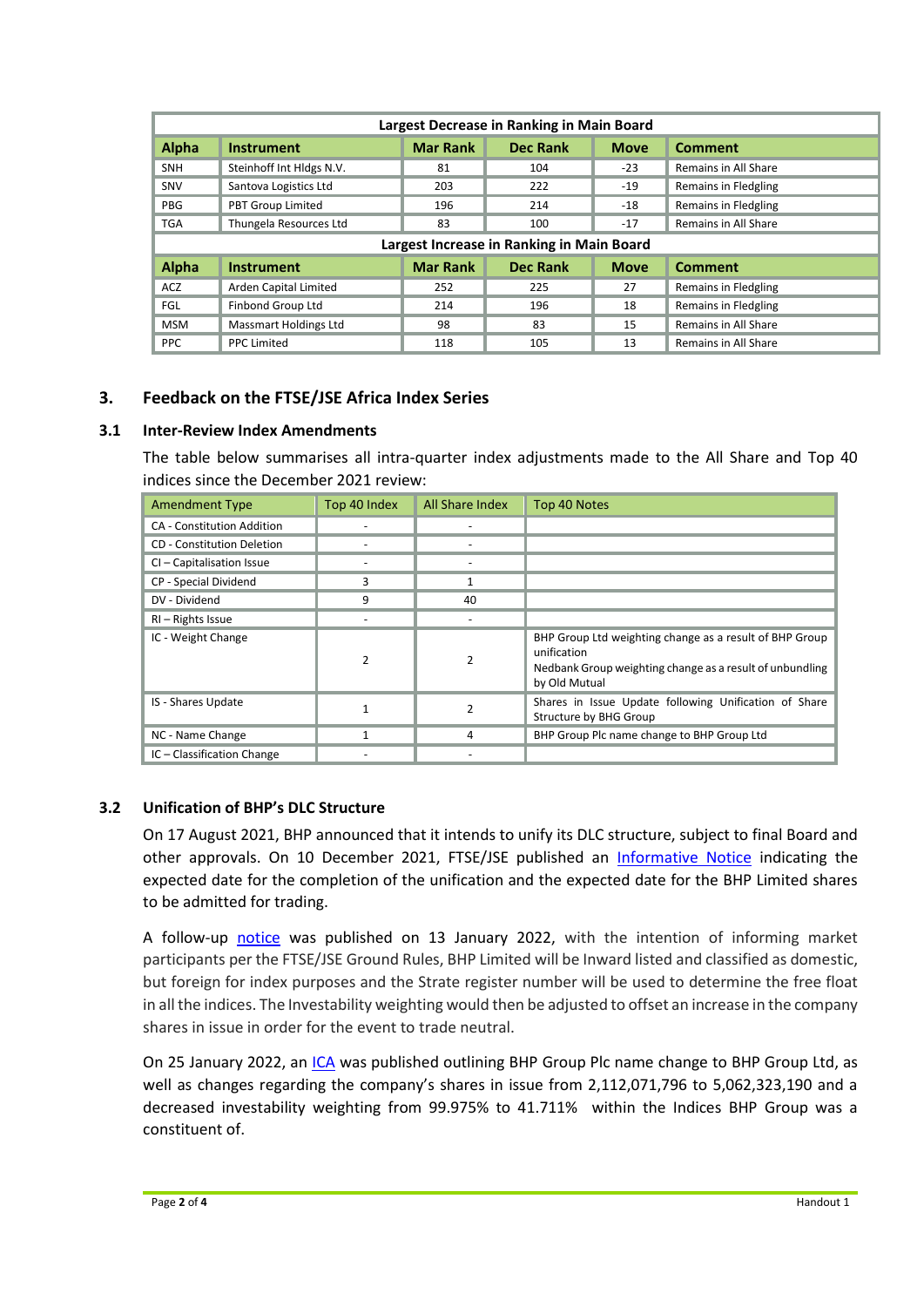## **3.3 Arrowhead Properties B Scheme of arrangement with Fairvest Property holdings**

On 27 September 2021, Fairvest Properties Holdings made an announcement to acquire 507 778 681 B ordinary shares in Arrowhead Properties Limited in consideration for the issue of 939 390 559 Fairvest shares in terms of the share swap agreement. The merger was to be implemented by way of scheme of arrangement and the number of shares and investability weight for Arrowhead Properties B would be based on the scheme terms of 0.54054 new Arrowhead Properties B shares for every Fairvest Property Holdings share held.

On 19 January 2022, a[n ICA](https://clientportal.jse.co.za/Content/ICANoticeItems/FTSE-JSE-Africa/20220126%20Arrowhead%20Properties%20B%20Scheme%20of%20Arrangement%20with%20Fairvest.pdf) was published detailing increased shares in issue in Arrowhead Properties B from 951,422,029 to 1,517,054,484 and a decreased investability weighting from 89.213% to 80.528%. It was also noted that Fairvest Property Holdings will delist and Arrowhead Properties B will be renamed Fairvest Limited B upon completion of the merger.

## **4. Matters Arising from Previous Meetings**

## **4.1 FTSE/JSE White Paper Index Capping methodology**

An interim measure was put in place from the September 2021 quarterly review to adjust the capping level of Capped SWIX All Share and Capped SWIX Top 40 Index from 10% to 6% until a permanent solution has been reached.

Following the publication of the FTSE/JSE White Paper Index Capping methodology, there has been support for the implementation of group entity capping. FTSE/JSE will make a public announcement as soon as a final decision has been reached.

## **5. Other Index Related Matters**

#### **5.1 List of remaining "grandfathered " companies**

The recent unification of the DLC structure by BHP Group Plc and BHP Group Ltd resulted in the new BHP Group changing its "grandfathered" status. As such, BHP Group Ltd is Inward listed and classified as domestic, but foreign for index purposes and the Strate register number is used to determine the free float in all the indices. The new company is included in the Index Series, but at a reduced weight. This is in accordance with Section 4.3.7.of the Ground rules" *Any company classified as an inward- listed share by National Treasury on 24 October 2011 will have its free float adjusted to exclude non-South African shareholdings".*

The informative notice indicated that the Free float for BHG will be based on the snapshot taken from Strate register taken on 18 February 2022.

The number of "grandfathered" companies have decreased over time, mainly due to respective corporate actions affecting the status of these companies. This can be evidenced by the recent unification between BHP Group Plc and Ltd, the SAB Miller corporate actions in 2016 as well as Old Mutual corporate actions in 2018.

The table below lists the remaining "grandfathered" companies with their respective listing dates as well as ALSI and SWIX free floats.

| Alpha Code | <b>Instrument</b>       | <b>Listing Date</b> | <b>ALSI Free Float</b> | <b>SWIX</b><br>Free<br><b>Float</b> |
|------------|-------------------------|---------------------|------------------------|-------------------------------------|
| AGL        | Anglo American plc      | 1999/05/24          | 90.9%                  | 31.8%                               |
| <b>CFR</b> | Compagnie Fin Richemont | 1988/11/03          | 97.7%                  | 12.8%                               |